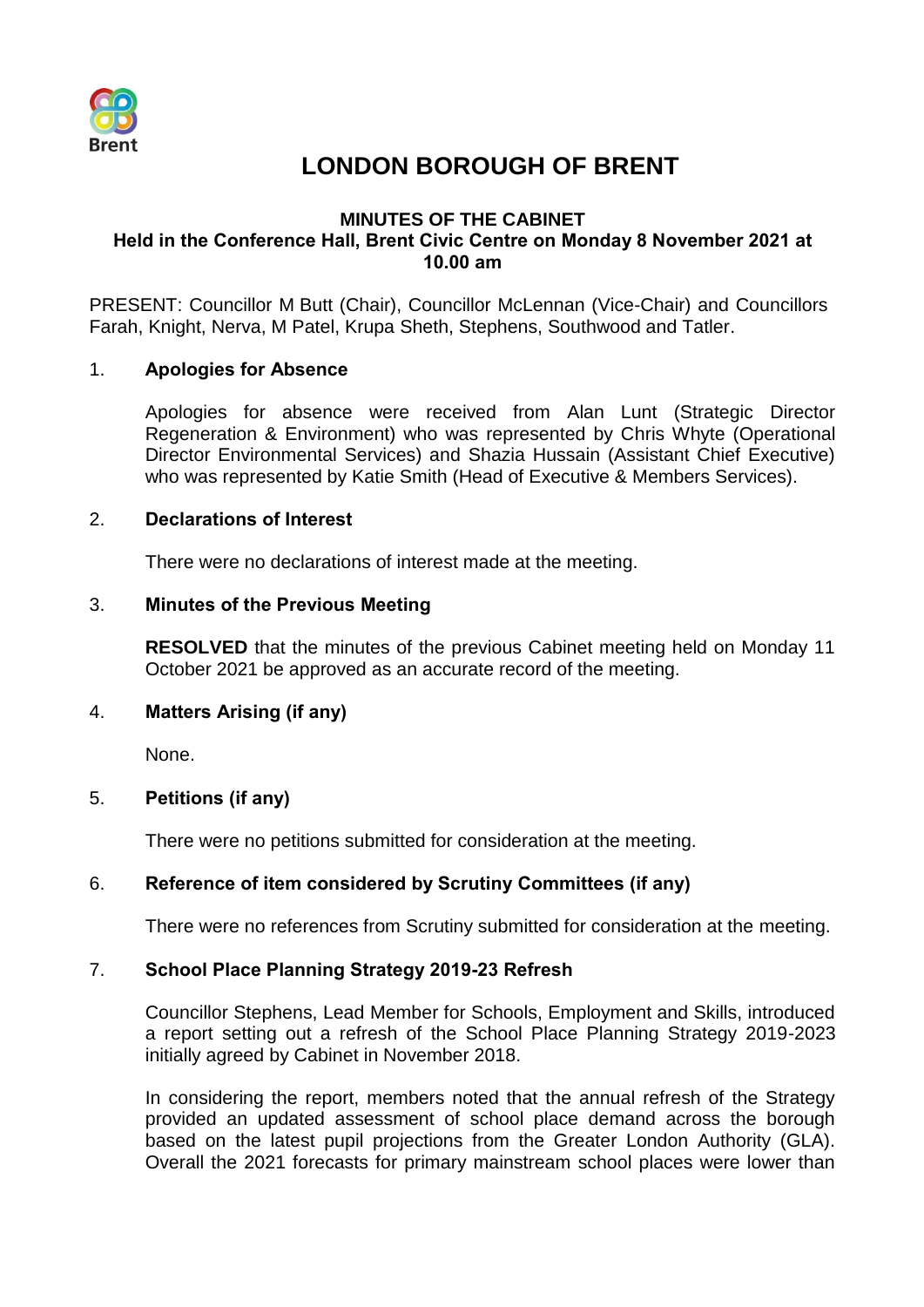the 2020 forecasts whilst the secondary forecasts were broadly similar to 2020. Based on the current forecasts, it was considered that:

- sufficient capacity was available in order to meet the forecast demand for mainstream primary places whilst maintaining the 5% of spare places required to respond to in-year movement and migration.
- sufficient capacity was available to meet the forecast demand for secondary places and provide 5% spare places up to 2029/30, which included the capacity that would be provided through the North Brent School. Given the latest forecast demand having confirmed that further additional secondary capacity was not required, Cabinet was also being asked to confirm that the proposed secondary school expansion programme did not proceed.

Alongside the above update, members also noted that demand for places to meet the needs of children and young people with Special Education Needs (SEND) was continuing to increase. Whilst this was due in part to overall population growth, it also reflected increasing diagnosis and the extension of services to children and young people aged 0-25 with SEND. In order to address this increase in demand and reduce dependence on out of borough places members noted and welcomed the strategies being developed to provide additional capacity through a new special school, special school expansions and new Additionally Resourced Provision as part of the overall School Place Planning Strategy. As part of this approach, members also welcomed the work being undertaken to establish a 16-25 Skills Centre for young people with complex learning difficulties.

Members were supportive of the overall approach adopted as part of the refresh of the strategy along with the work being undertaken alongside Brent Schools to ensure that place planning continued to be informed by local information on population trends, especially given the ongoing impact of Brexit and the pandemic.

Having welcomed the update provided, Cabinet **RESOLVED**:

- **(1)** To approve the refresh of the School Place Planning Strategy 2019-2023 provided as Appendix 1 of the report.
- **(2)** To note that the current forecasts for primary places would remain fairly steady over the next five years.
- **(3)** To accept the recommendation that the Secondary School Expansion Programme, presented to Cabinet on 14 October 2020, does not proceed as the latest forecasts indicated that additional secondary places were not required.
- **(4)** To note the planned strategies for addressing the significant and increasing demand for places that meet the needs of children and young people with SEND aged 0-25.
- **(5)** To note the concerns about the impact of COVID-19 on Early Years provision and the strategies to support the sector.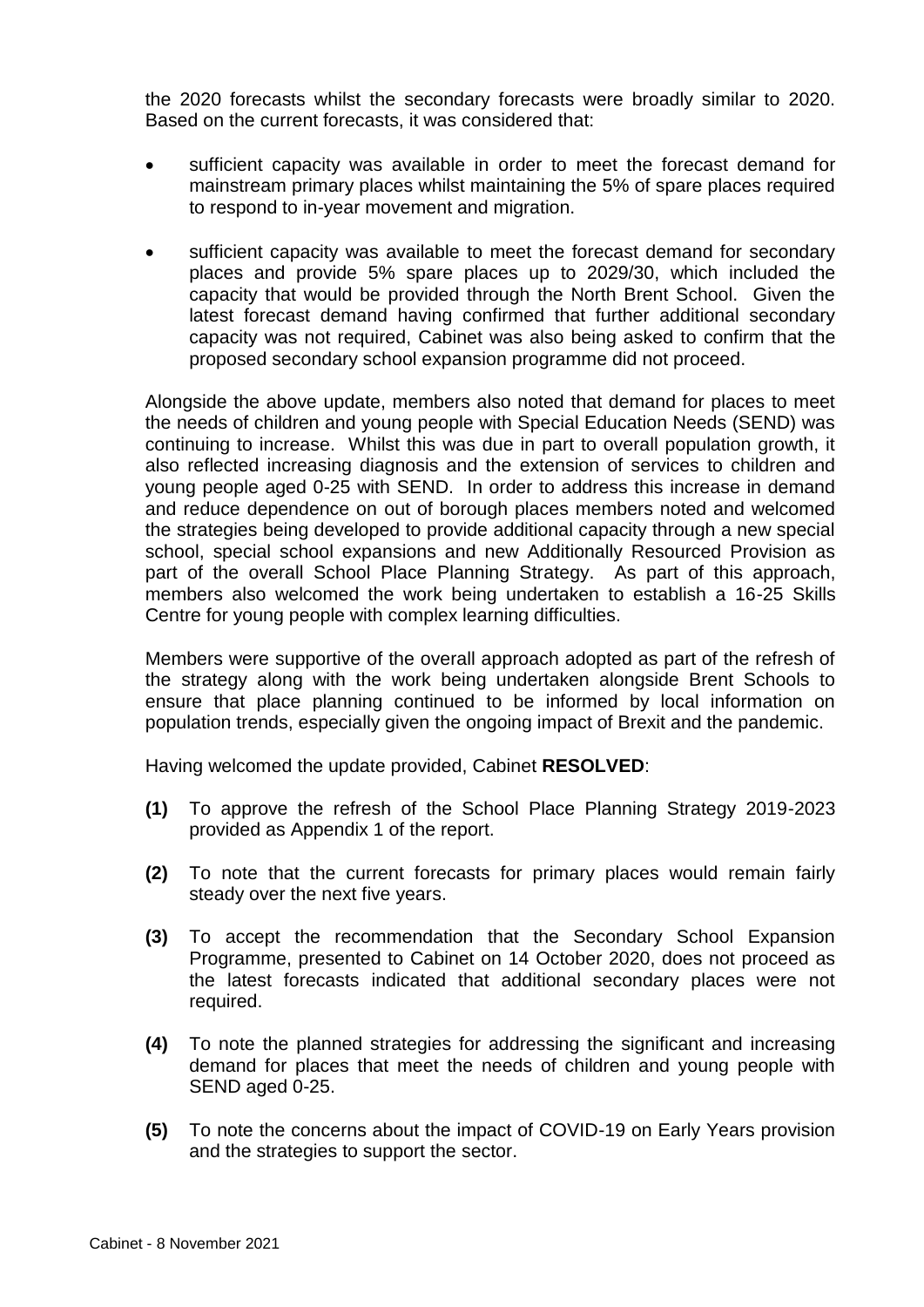## 8. **Purchase of a S.106 block of apartments at the Telford Homes Alperton Bus Garage Development**

Councillor McLennan, Deputy Leader and Lead Member for Resources, introduced a report seeking approval to purchase a long leasehold interest in 155 affordable rented homes (flats) at the Alperton Bus Garage site, located at 330 Ealing Road, Alperton.

Cabinet noted that the scheme was currently in development with an estimated practical completion of Quarter 3 2024 for the affordable rented homes element. In order to finance purchase of the block it was proposed that the Council take a lease of 50 years from an Asset Special Purpose Vehicle (ASPV). This would be on the basis of current social rents and upon completion a reversionary 949 year lease would be granted at nil or peppercorn rent with the developer continuing to insure the premises during the construction and until completion of the contract.

In considering the report members were advised that the size and breakdown of the affordable homes would assist in addressing current housing needs at a location considered to be beneficial. As further assurance, confirmation was also provided that the Council would be employing their own professional services team to ensure that the quality and progression of the build met required standards.

In expressing their support for the proposal, Cabinet highlighted the opportunity the scheme provided to further increase the supply of affordable social housing within the borough based on a leasing model which was felt to represent good value for money. Officers were thanked for their efforts in securing the necessary terms as a means of providing additional high quality affordable homes offering secure tenancies.

As a result of the discussion and having noted the information provided within the exempt appendices of the report, Cabinet **RESOLVED** to delegate authority to the Director of Finance in consultation with the Lead Member for Finance and the Operational Director of Property and Assets to negotiate and agree the terms and thereafter enter into a 50 year under lease (to be made between L.B. Brent and Asset SPV) in respect of the 155 affordable homes within the Alperton Bus Garage Development subject to:

- (a) clean and marketable title;
- (b) financial and legal due diligence;
- (c) all commercial terms having been agreed between the parties; and
- (d) vacant possession, with a target completion date as soon as possible after the grant of the long lease of 999 years (the headlease).

## 9. **Annual Procurement Strategy Report 2021**

Councillor McLennan, Deputy Leader and Lead Member for Resources, introduced a report detailing the Procurement Strategy Annual Report 2020-21.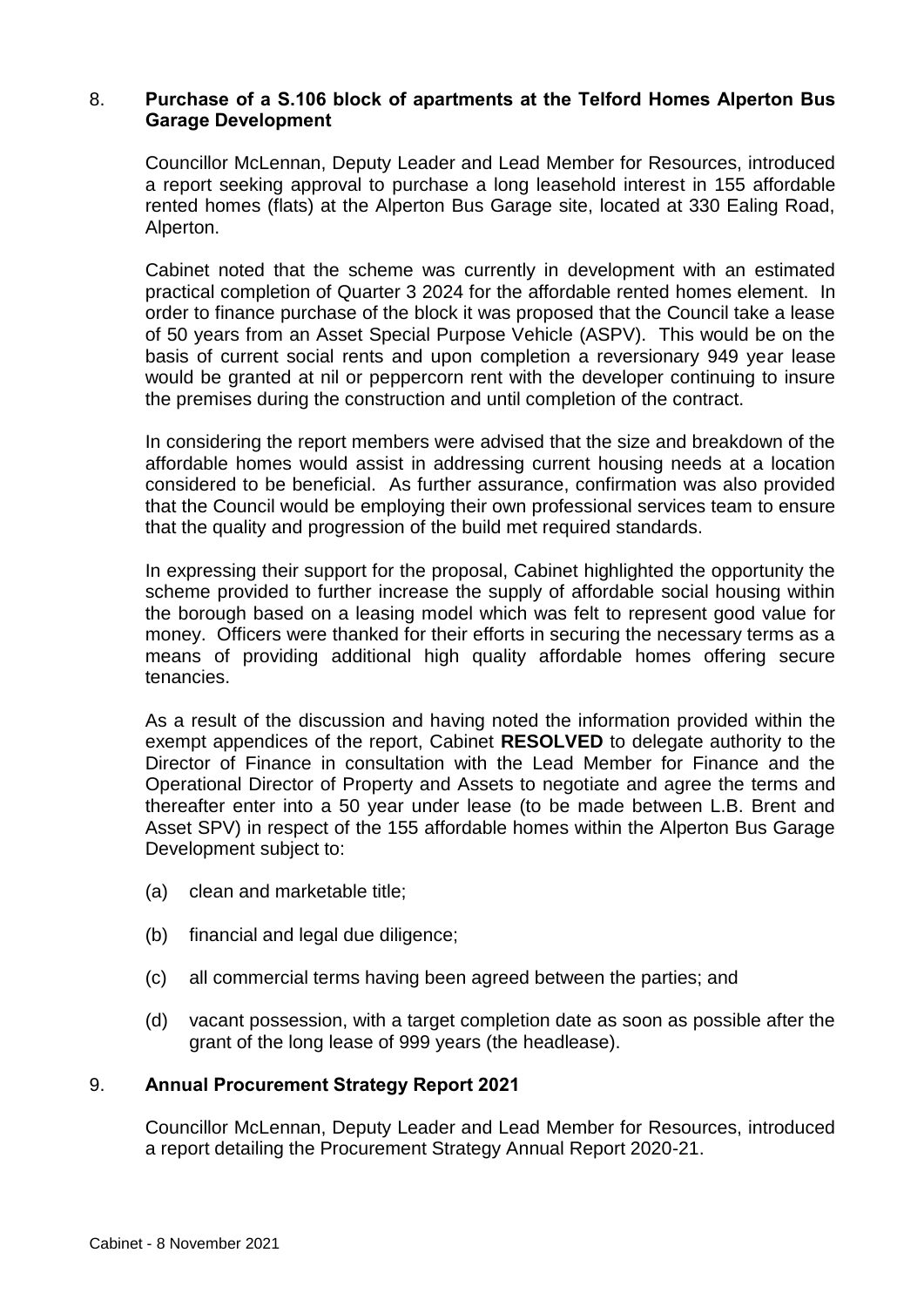In considering the report, Cabinet noted the progress (as detailed within section 3 of the report) being made against each of the five pillars within the 2020-23 Procurement Strategy and way in which these had also been aligned to meet the key objectives within the Borough Plan 2019-23.

In focussing on the pillars within the strategy, members noted the specific progress being made in relation to the Active Procurement, social value considerations and community wealth building commitments and support being provided for local businesses through the strategy as well as the benefits in relation to employment and skills opportunities.

In recognising the progress being made and associated benefits being achieved, Cabinet **RESOLVED** to note and approve the Annual Procurement Strategy report 2020-2021 as set out in Appendix 1 of the report.

## 10. **Exclusion of Press and Public**

There were no items that required the exclusion of the press or public.

#### 11. **Any other urgent business**

In accordance with Paragraphs 12 and 36 of the Council's Access to Information Rules Councillor Muhammed Butt, as Leader of the Council, advised Cabinet that he had also agreed to deal with the following as an urgent item on business at the meeting on the grounds that there was a statutory requirement for the Council to have in place a Statement of Principles under the Gambling Act 2005 and there was therefore a need to consider renewal of the policy in advance of it expiring on 30 January 2022.

## **11.1 Proposed renewal of the Council's current Gambling Act 2005 Statement of Principles (Policy Statement)**

Councillor Knight, Lead Member for Community Safety & Engagement, was then invited to introduce the accompanying report which she advised was seeking approval to renew the Council's existing Gambling Policy in its current form for a maximum period of a further 24 months until  $31<sup>ST</sup>$  January 2024 and recommend this on to Full Council for formal agreement.

In considering the report Cabinet noted that the Council was required under the Gambling Act 2005 to publish a statement of principles (policy statement) to be applied in exercising its functions under the Act, with the current version due to expire on 30<sup>th</sup> January 2022. In December 2020 the Department for Digital, Culture, Media and Sport (DCMS) had launched a major and wide ranging review of the Act to consider the increase in online gambling along with advertising, marketing rules and the powers of the Gambling Commission and to ensure the necessary protections were available within the regulatory framework in order to protect children and vulnerable people, prevent gambling related crime and keep gambling fair in the digital age. The Council had made representations in response to the consultation seeking to secure more control over the number of Adult Gaming Centres (AGCs) able to be established within the borough given the detrimental impact they were felt to have on local communities, particularly in areas of deprivation. Given the need for the Council to review and prepare a new or revised